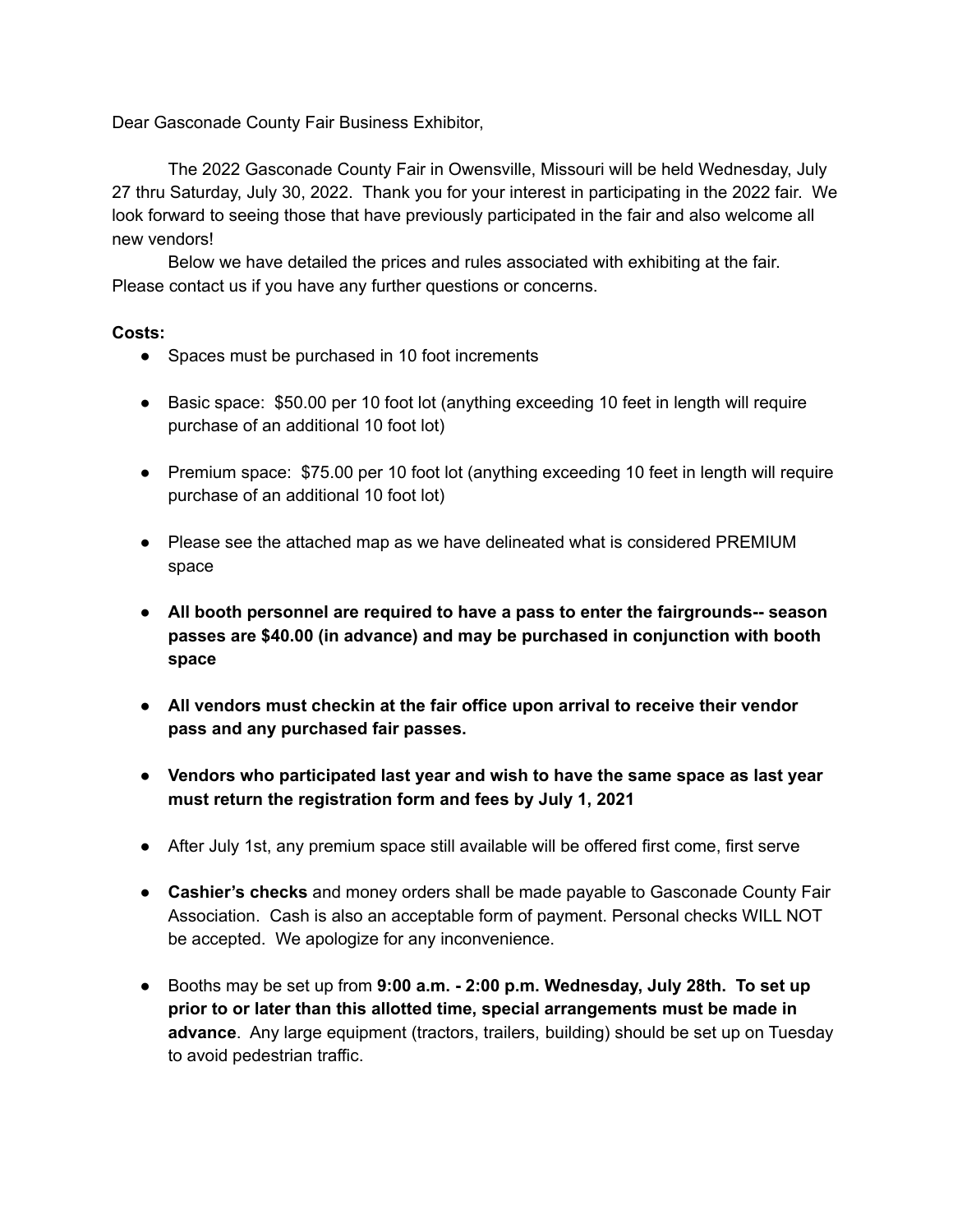- You must secure your items. Tractors and trailers must have blocks to hold them in place and tents must be secured with sand bags, blocks, or tie downs (nothing is to be hammered into the asphalt). You are responsible for providing the items needed to secure your items.
- Participants will receive a "Vendor's Pass" upon check-in. The "Vendor's Pass" is for loading and unloading purposes only and **DOES NOT SERVE AS A PARKING PASS**. All vendors must be parked in the designated parking areas located outside of the gates. During the fair, to restock merchandise, you may use the pass to enter the fairgrounds before 10:00 a.m. This rule has been made in an effort to avoid danger to pedestrians.

| Fair hours are as follows:   |                           |
|------------------------------|---------------------------|
| Wednesday, July 28, 2021     | $9:00$ a.m. $-12:00$ a.m. |
| Thursday, July 29, 2021      | $9:00$ a.m. $-12:00$ a.m. |
| <b>Friday, July 30, 2021</b> | 9:00 a.m. - 1:00 a.m.     |
| Saturday, July 31, 2021      | $9:00$ a.m. $-1:00$ a.m.  |

- Vendors should begin shutting down at least an hour prior to closing to ensure the fairgrounds are cleared before the gates close.
- There are no set hours for vendors to man their booth, we recommend having your booth open the hours of 2:00 p.m. - 10:00 p.m. everyday. Security will patrol the fairgrounds after hours. However, any items stolen or damaged are not the Fair Association's responsibility.
- Exhibitors are responsible for any fixtures or merchandise while on the Gasconade County Fairgrounds. Efforts will be made to provide security but risk of loss is held by the exhibitor.
- No vendors are allowed to stay overnight inside of the fair gates.
- All booths will be outdoors
- No roving sales will be allowed
- Vendors must keep their merchandise in assigned space
- Electricity is available at no charge, but the exhibitor is responsible for providing his/her own extension cords, tables, tents, chairs, etc.
- The Gasconade County Fair Board has voted to ban the sales of the following items: firearms, knives, or any form of weapon (this includes little plastic pellet guns), colored hair spray, fake cigarettes, e-vapor devices, odorous products (i.e. stink bombs, fart